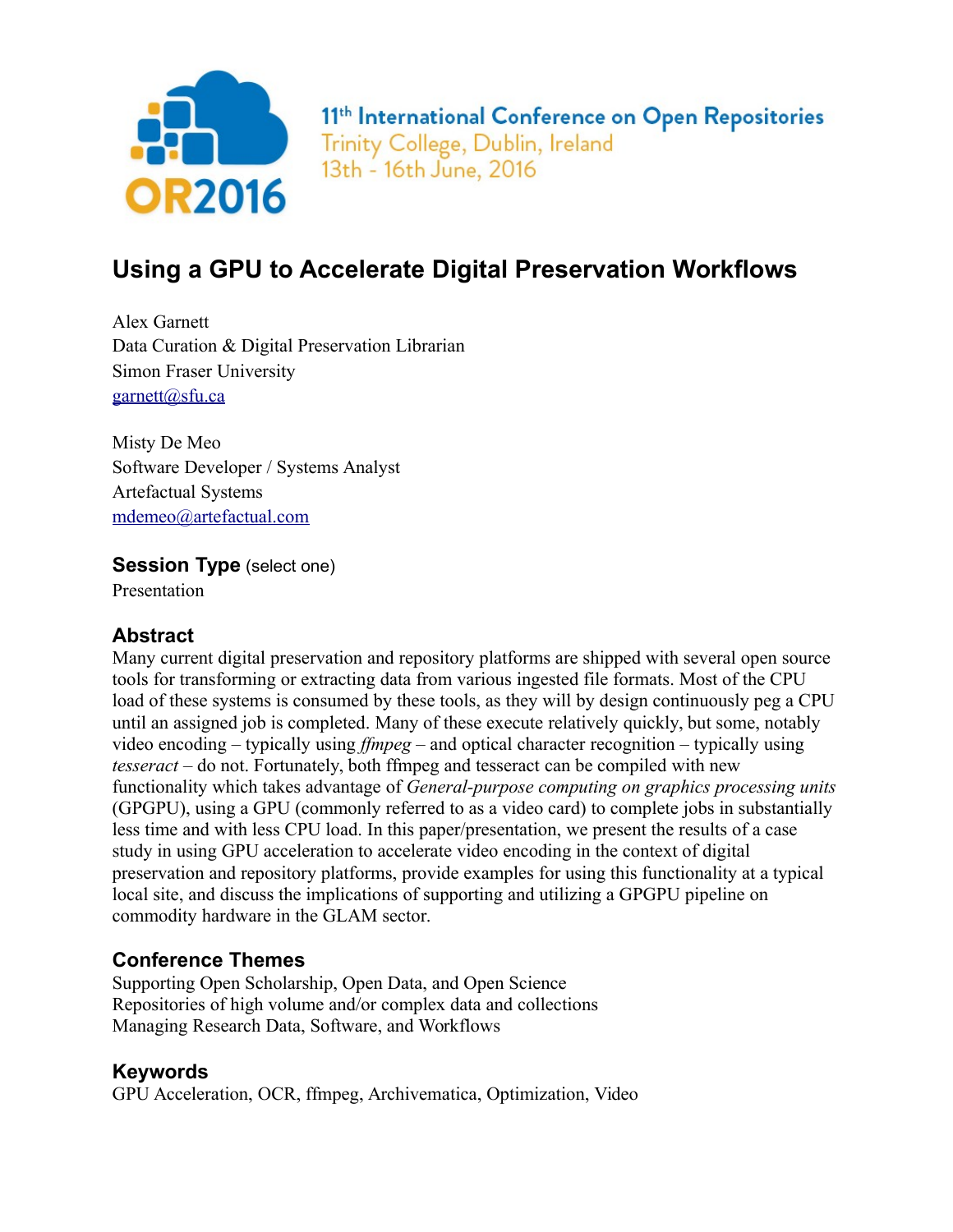

#### **Audience**

Repository Developers, Sysadmins, IT Staff/Managers, or people who run a lot of slow ffmpeg and/or OCR jobs

#### **Background**

This submission presents open source solutions for improving scalability in repositories of high volume, specifically when processing a large number of (or simply large) videos or OCR jobs. This is relevant to system administrators and other staff trying to balance the CPU load of virtual machines, as well as digital preservation librarians, archivists, repository managers, and developers who just want faster transcoding times.

#### **Presentation content**

Digital preservation and repository platforms are challenging systems to scale. While these systems perform large numbers of tasks, a few discrete categories consume disproportionate resources compared to the rest of the system. This lopsided usage of key resources such as CPU power and disk I/O can make it very difficult to determine the best way to provision hardware.

In this paper, we examine the possibility of using GPU (e.g., video card) resources to substitute for CPU resources in several key tasks via the use of GPGPU (*General-purpose computing on graphics processing units*), and provide benchmarks to analyze both the total time taken and the system resources consumed by both traditional CPU-based variants and GPGPU-based variants of several programs. By doing so, we aim to determine whether the total processing time used can be reduced, and whether some CPU resources can be diverted to the GPU in order to free up CPU for other tasks.

The tools examined in this paper are the FFmpeg video encoder, and the Tesseract optical character recognition (OCR) engine. These were chosen for the following reasons:

- 1) Both are commonly used in digital preservation systems and repositories;
- 2) Both use disproportionate amounts of resources and frequently serve as bottlenecks in systems which employ them;
- 3) Both are available in GPGPU-adapted versions.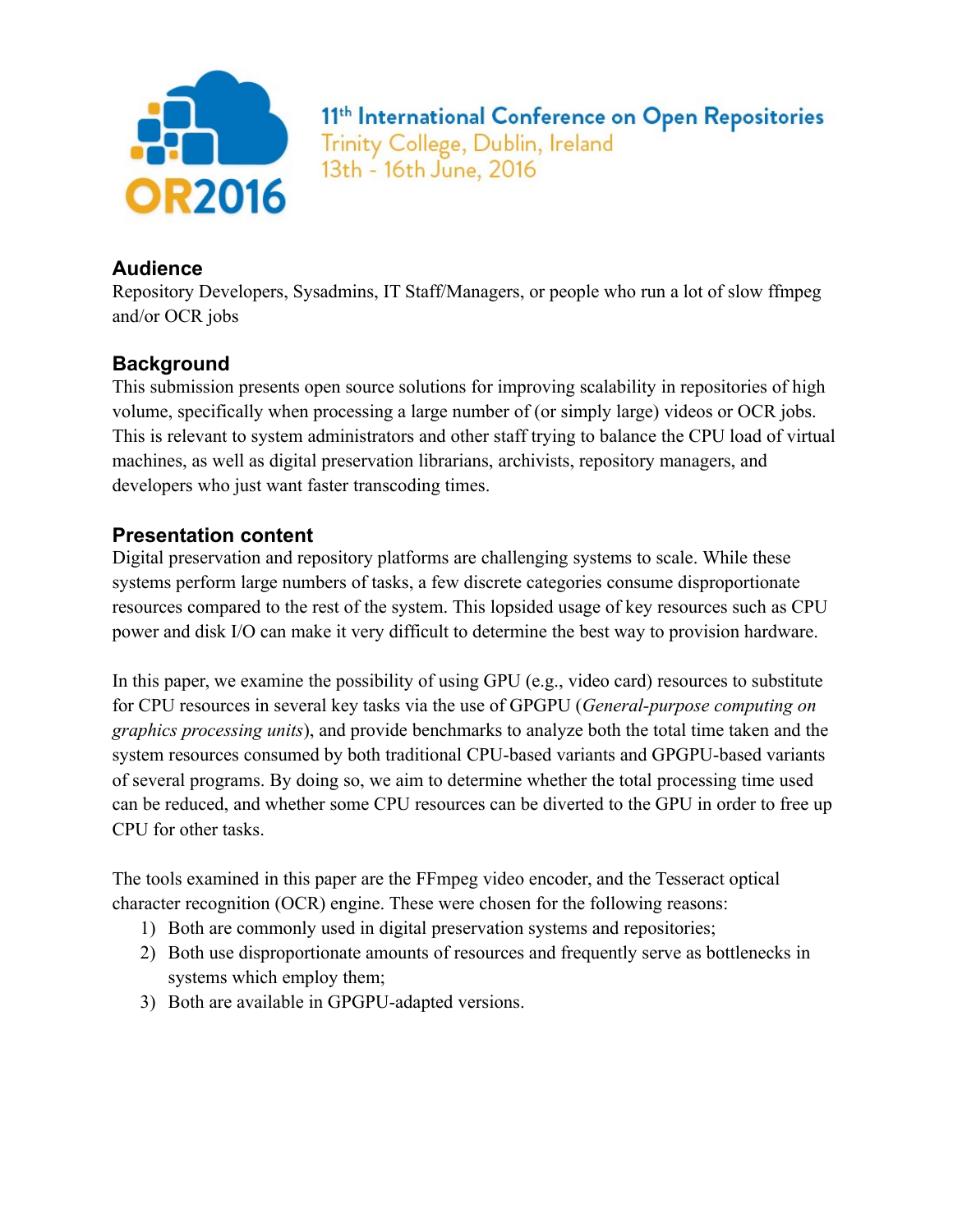

For our test, we used an Nvidia Titan X GPU<sup>[1](#page-2-0)</sup> paired with a four-core Intel i5-2500k CPU (each core of which is comparable to one core of most Intel server CPUs since 2011), on a computer with 16GB of memory and a 7200RPM spinning hard drive connected via SATA6. With the possible exception of IO performance, this represents a theoretically optimal environment. Our test file was a 720p H.264 / AC3 Matroska video at the film-standard 23.98 frames per second with a duration of slightly more than one hour, with the following output from *ffprobe:*

Duration: 01:01:35.20, start: 0.000000, bitrate: 3385 kb/s

 Stream #0:0: Audio: ac3, 48000 Hz, 5.1(side), fltp, 384 kb/s (default)

### Stream #0:1(eng): Video: h264 (High), yuv420p, 1280x720, SAR 1:1 DAR 16:9, 23.98 fps, 23.98 tbr, 1k tbn, 47.95 tbc

When running ffmpeg with `-vcodec h264` and `-acodec libfdk aac` and no other options specified (i.e., using the default quality settings for both codecs), encoding purely on the CPU using all four cores, ffmpeg reported an average speed of 63 frames per second – slightly less than 3x the speed of watching the video in real time. The job completed in about 24 minutes. When running ffmpeg with '-vcodec nvenc' and otherwise identical options, using the GPUbased NVENC encoder, ffmpeg reported an average speed of 577 frames per second – almost ten times the speed of the CPU encoder – and successfully re-encoded an hour of video in under three minutes.

The GPU reported 100% utilization during this test, indicating that no other system component was bottlenecking its processing power, which suggests that traditional spinning disks may be fast enough to keep up with current GPUs when the system is otherwise idle. The CPU reported roughly 75% utilization (equivalent to 100% of three of its four cores), which was not insignificant; this was probably due to both the realtime *decoding* of the input file and the reencoding of the *audio* stream (as only video encoding is handled by the GPU), which are both normally a very small percentage of a typical video encoding job, but are able to run much faster than normal in order to "keep up" with the video encoding being performed on the GPU. Somewhat unintuitively, using a less powerful GPU would probably result in lower CPU

<span id="page-2-0"></span><sup>1</sup> For reference, the Titan X is the single most powerful consumer GPU available as of January 2016, retailing at around \$1000 USD; however, more value can be found in the middle of the spectrum, such as the GTX 970, which retails around \$330 USD but provides roughly 2/3 of the power of the Titan X.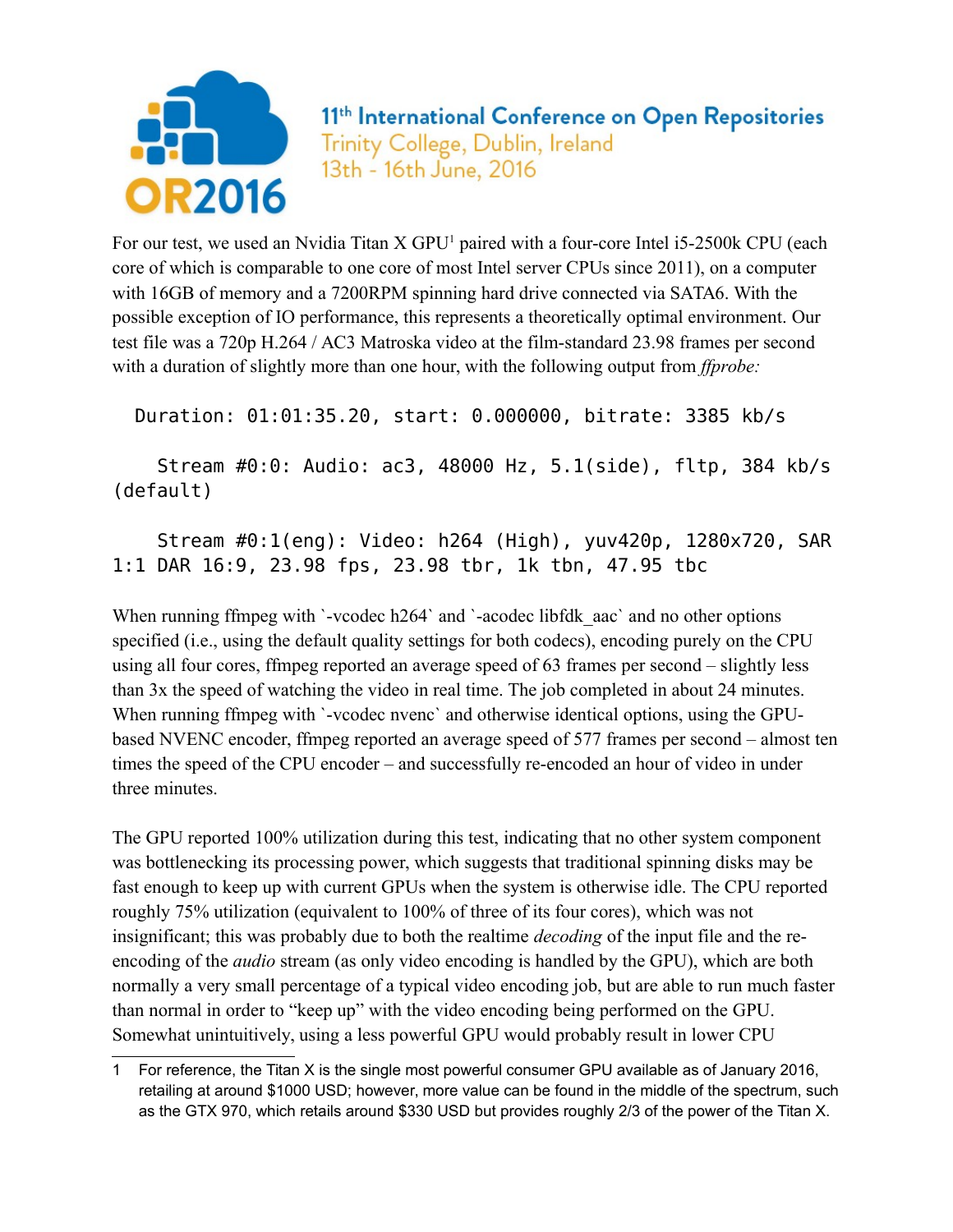

utilization, because the decoding and audio re-encoding would not need to run as quickly, although this would of course slow down the job. Encoding a raw input video without an audio stream would likely drop CPU utilization to near-zero, but this has not been tested.

Similar to ffmpeg's use case for video encoding, the OCR library tesseract can be compiled with GPGPU support by following the provided documentation, after which it can be run on the GPU by setting the environment variable `TESSERACT\_OPENCL\_DEVICE=1`. Precise improvements are more difficult to measure because OCR jobs are generally not as arbitrarily large as video files – a 2000x2000 PNG of a scanned newspaper was successfully analyzed in about three seconds on the four-core CPU, and about one second on the GPU, though this is obviously an imprecise estimate. Still, these preliminary results are promising in comparison to anecdotes about days-long OCR tasks.

The implementation of normalization or extraction "micro-services" – individual jobs which utilize various CLI applications, typically on a per-filetype basis – is an area of active development within the digital preservation community. Various solutions have been employed in current open source applications such as Archivematica and Islandora, using queuing and messaging frameworks like Gearman and Apache Camel to make these external application calls more programmatic, more stable, and more distributed. This makes the idea of having a dedicated GPU machine configured for running ffmpeg and tesseract jobs much more palatable than it might be otherwise. At present, a simple solution can be configured in Archivematica's dashboard, without requiring any modifications to the codebase, replacing a local ffmpeg call with a *ssh* -t script to run the same call on a remote server using the NVENC encoder like so:

Default: ffmpeg -i filename.avi -vcodec h264 -acodec libfdk\_aac outfile.mkv

Remote: scp filename.avi [username@remote.server:](mailto:username@remote.server)~/.; ssh -t [username@remote.server](mailto:username@remote.server) "ffmpeg -i filename.avi -vcodec nvenc -acodec libfdk aac outfile.mkv && rm filename.avi"; scp [username@remote.server:](mailto:username@remote.server)~/outfile.mkv .

The network copy operational would add some additional delays to the job, but should be relatively negligible on modern gigabit (or better) networks.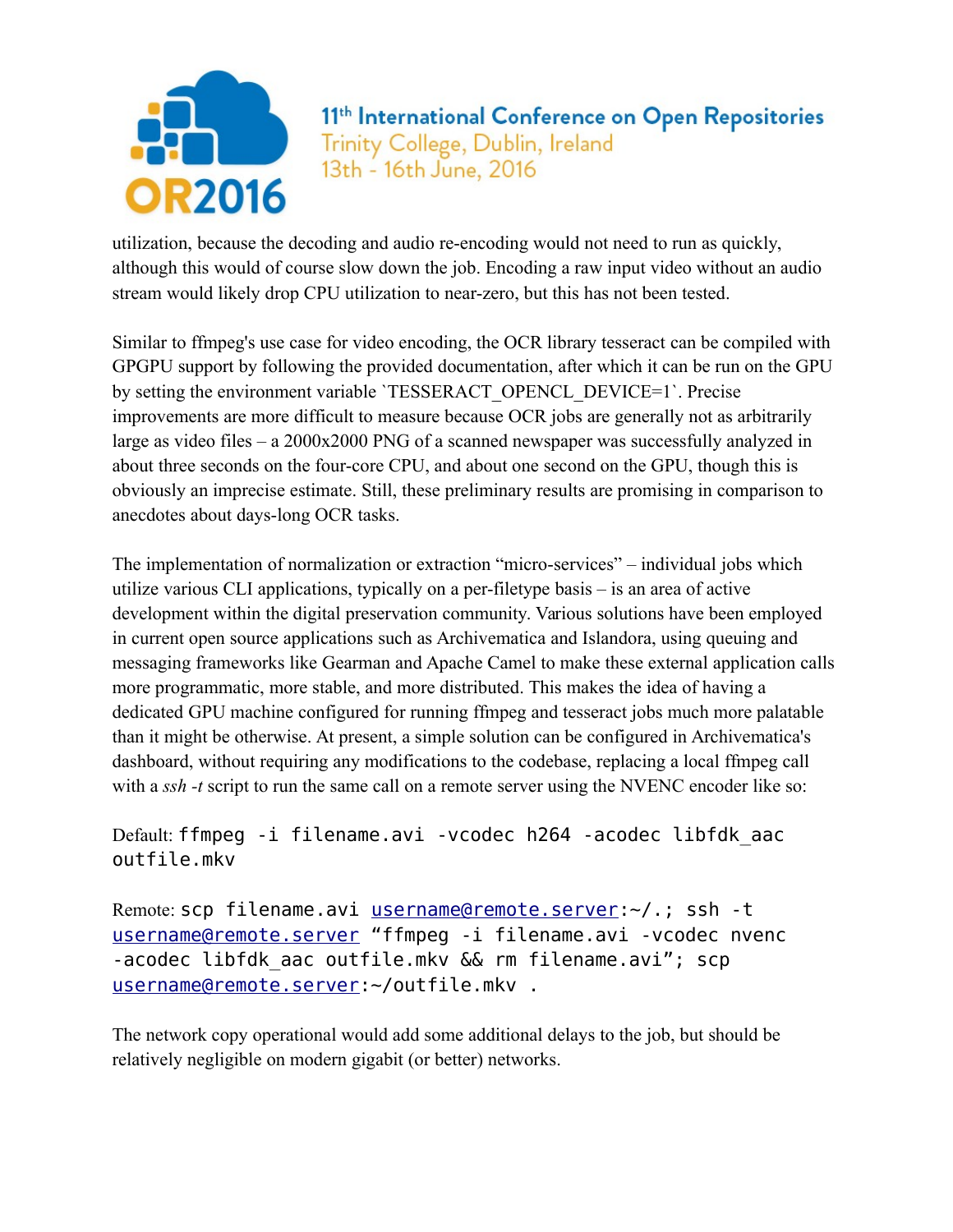

In addition to greatly speeding up the execution time of most ffmpeg or tesseract jobs, there is also a plausible advantage to lowering the overall CPU usage of digital preservation and repository platforms. The computational load of these systems is currently very bursty and unpredictable, leading to difficult conversations with (and later, headaches for) IT staff or systems administrators who are provisioning the virtual machines which GLAM server software will run on; right now it is entirely likely that a given server will not tax its virtual CPU at all beyond serving a web frontend for weeks at a time before suddenly being pegged at 100% utilization for days to handle a large batch ingest. If system administrators have some mechanism in place to prevent individual VMs from slowing down other infrastructure, it is likely that this 100% will actually represent much less than 100% of a physical CPU core (or cores), further slowing down the job. Moving these ffmpeg and tesseract jobs off of the existing stack towards GPU commodity hardware would thus have substantial benefits.

The most significant, and most obvious limitation of this work is that trying to run even a single GPU-capable server within current university or library network infrastructure is generally not trivial, particularly if most of your systems are virtualized and management responsibility at your institution is highly centralized. Justifying both the additional hardware cost and the additional support responsibility thus becomes doubly difficult. However, integration of these GPU boxes into virtualized stacks is not unprecedented; Amazon Web Services, for example, currently offers GPU-attached EC2 instances.

Another limitation is that GPGPU code paths can be more brittle than functionally identical pure-CPU implementations due to developers' unfamiliarity with OpenCL APIs, among other things. For example, H.264 video *decoding* is often performed on the CPU rather than the GPU in many end user applications by default because the CPU-based algorithms will generally be more tolerant of errors in the source file than a GPU decoder would be – this is particularly salient for file-level preservation workflows which require a high degree of confidence in being able to produce good output from questionable input. Fortunately, this is not an issue in ffmpeg's implementation, which exclusively uses the CPU for *decoding* an input file, and only uses the NVENC GPU functionality for *encoding* it to the H.264 output format. However, there is currently an analogous bug in tesseract's GPGPU functionality, which as of this writing produces corrupted output when using GPU acceleration on any input images whose dimensions are not perfectly square. This can be worked around and will very likely soon be fixed, but it does reinforce how immature some GPGPU implementations may be.